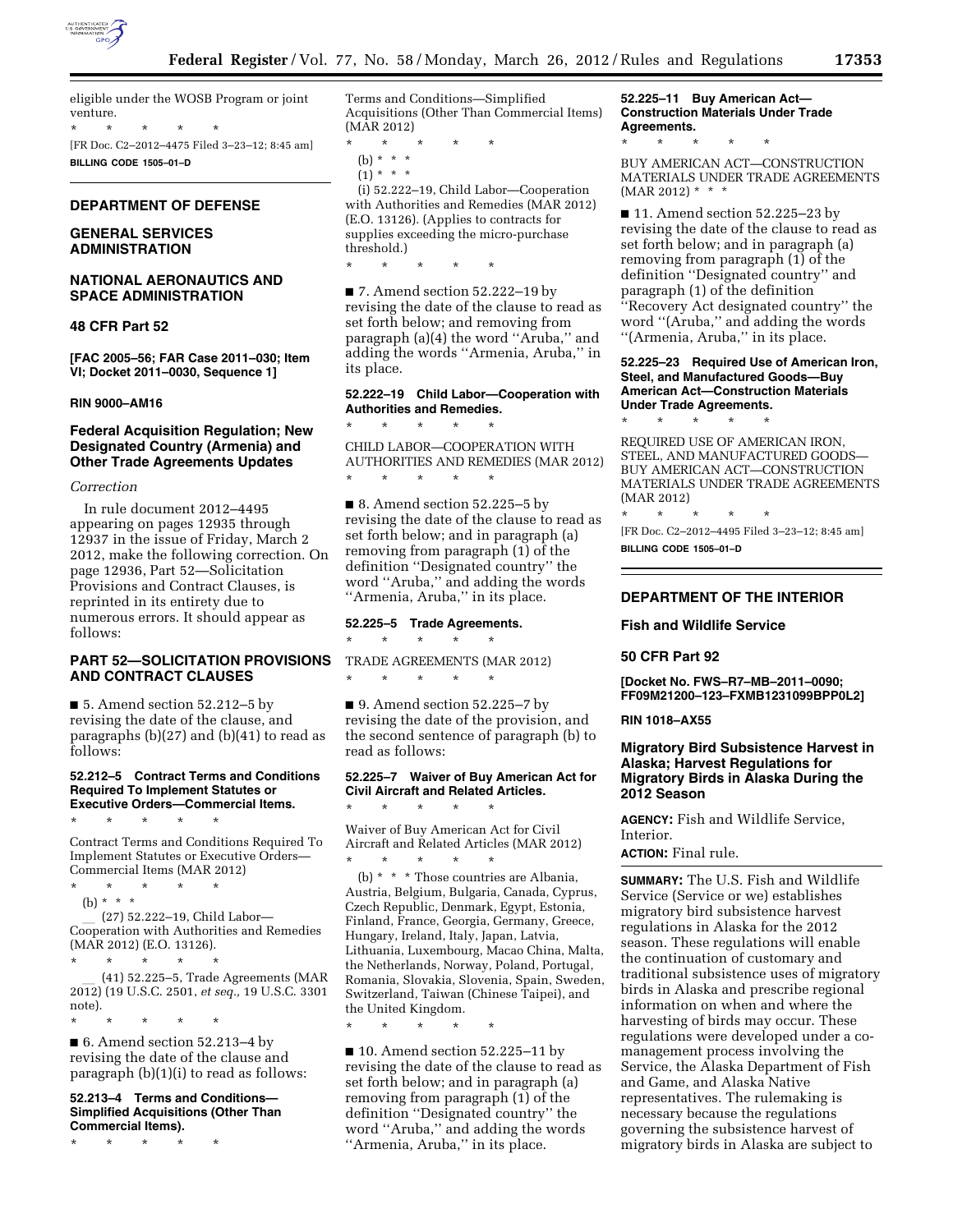annual review. This rulemaking establishes region-specific regulations that go into effect on April 2, 2012, and expire on August 31, 2012.

**DATES:** The amendments to subpart D of 50 CFR part 92 are effective April 2, 2012, through August 31, 2012.

**FOR FURTHER INFORMATION CONTACT:** Fred Armstrong, (907) 786–3887, or Donna Dewhurst, (907) 786–3499, U.S. Fish and Wildlife Service, 1011 E. Tudor Road, Mail Stop 201, Anchorage, AK 99503.

**SUPPLEMENTARY INFORMATION:** These regulations will take effect less than 30 days after publication. If there were a delay in the effective date of these regulations after this final rulemaking, subsistence hunters would not be able to take full advantage of their subsistence hunting opportunities. We therefore find that ''good cause'' exists justifying the earlier start date, within the terms of  $5 \text{ U.S.C. } 553\text{ (d)}(3)$  of the Administrative Procedure Act, and, under authority of the Migratory Bird Treaty Act (July 3, 1918), as amended (16 U.S.C. 703–711).

# **Why is this rulemaking necessary?**

This rulemaking is necessary because, by law, the migratory bird harvest season is closed unless opened by the Secretary of the Interior, and the regulations governing subsistence harvest of migratory birds in Alaska are subject to public review and annual approval. This rule establishes regulations for the taking of migratory birds for subsistence uses in Alaska during the spring and summer of 2012. This rule establishes a list of migratory bird season openings and closures in Alaska by region.

# **How do I find the history of these regulations?**

Background information, including past events leading to this rulemaking, accomplishments since the Migratory Bird Treaties with Canada and Mexico were amended, and a history, was originally addressed in the **Federal Register** on August 16, 2002 (67 FR 53511) and most recently on March 29, 2011 (76 FR 17353). Recent **Federal Register** documents, which are all final rules setting forth the annual harvest regulations, are available at *[http://](http://alaska.fws.gov/ambcc/regulations.htm)  [alaska.fws.gov/ambcc/regulations.htm](http://alaska.fws.gov/ambcc/regulations.htm)*  or by contacting one of the people listed under **FOR FURTHER INFORMATION CONTACT.** 

### **What is the process for issuing regulations for the Subsistence Harvest of Migratory Birds in Alaska?**

The U.S. Fish and Wildlife Service (Service or we) are establishing migratory bird subsistence harvest regulations in Alaska for the 2012 season. These regulations enable the continuation of customary and traditional subsistence uses of migratory birds in Alaska and prescribe regional information on when and where the harvesting of birds may occur. These final regulations were developed under a co-management process involving the Service, the Alaska Department of Fish and Game, and Alaska Native representatives.

We opened the process to establish regulations for the 2012 spring and summer subsistence harvest of migratory birds in Alaska in a proposed rule published in the **Federal Register**  on April 8, 2011 (76 FR 19876). While that proposed rule dealt primarily with the regulatory process for hunting migratory birds for all purposes throughout the United States, we also discussed the background and history of Alaska subsistence regulations, explained the annual process for their establishment, and requested proposals for the 2012 season. The rulemaking processes for both types of migratory bird harvest are related, and the April 8, 2011, proposed rule explained the connection between the two.

The Alaska Migratory Bird Comanagement Council (Co-management Council) held a meeting in June 2011, to develop recommendations for changes that would take effect during the 2012 harvest season. These recommendations were presented first to the Flyway Councils and then to the Service Regulations Committee at the committee's meeting on July 27 and 28, 2011.

On November 3, 2011, we published in the **Federal Register** (76 FR 68264) a proposed rule that provided our proposed migratory bird subsistence harvest regulations in Alaska for the 2012 season. Regulations presented in that proposed rule were identical to those for the 2011 harvest season.

### **Who is eligible to hunt under these regulations?**

Eligibility to harvest under the regulations established in 2003 was limited to permanent residents, regardless of race, in villages located within the Alaska Peninsula, Kodiak Archipelago, the Aleutian Islands, and in areas north and west of the Alaska Range (50 CFR 92.5). These geographical restrictions opened the initial migratory

bird subsistence harvest to about 13 percent of Alaska residents. High populated areas such as Anchorage, the Matanuska-Susitna and Fairbanks North Star boroughs, the Kenai Peninsula roaded area, the Gulf of Alaska roaded area, and Southeast Alaska were excluded from eligible subsistence harvest areas.

Based on petitions requesting inclusion in the harvest, in 2004, we added 13 additional communities based on criteria set forth in 50 CFR 92.5(c). These communities were Gulkana, Gakona, Tazlina, Copper Center, Mentasta Lake, Chitina, Chistochina, Tatitlek, Chenega, Port Graham, Nanwalek, Tyonek, and Hoonah, with a combined population of 2,766. In 2005, we added three additional communities for glaucous-winged gull egg gathering only, based on petitions requesting inclusion. These southeastern communities were Craig, Hydaburg, and Yakutat, with a combined population of 2,459, based on the latest census information at that time.

In 2007, we enacted the Alaska Department of Fish and Game's request to expand the Fairbanks North Star Borough excluded area to include the Central Interior area. This action excluded the following communities from participation in this harvest: Big Delta/Fort Greely, Healy, McKinley Park/Village, and Ferry, with a combined population of 2,812.

# **What is different in the region-specific regulations for 2012?**

Regulations finalized in this rule are identical to those for the 2011 harvest season. However, at the June 2, 2011, Co-Management Council meeting, the Yukon/Kuskokwim Delta and Kodiak Archipelago regional representatives requested to remove their respective regions from 2012 regulations by not approving the consent agenda. Annually, the migratory bird subsistence season in Alaska is closed until regulations are passed that open the upcoming season. If regulations do not change from year to year, the 11 Alaska regions opt to vote a consent agenda whereby regulations from the previous year (2011) are accepted for the following year (2012).

The justification provided at the Co-Management Council Meeting by the Yukon/Kuskokwim Delta representative was that the region could not support regulations that included the duck stamp requirement. The representative indicated that there was a conflict in the application of other federal requirements to the Alaska Migratory Bird Co-Management Council (AMBCC) regulations and that the Federal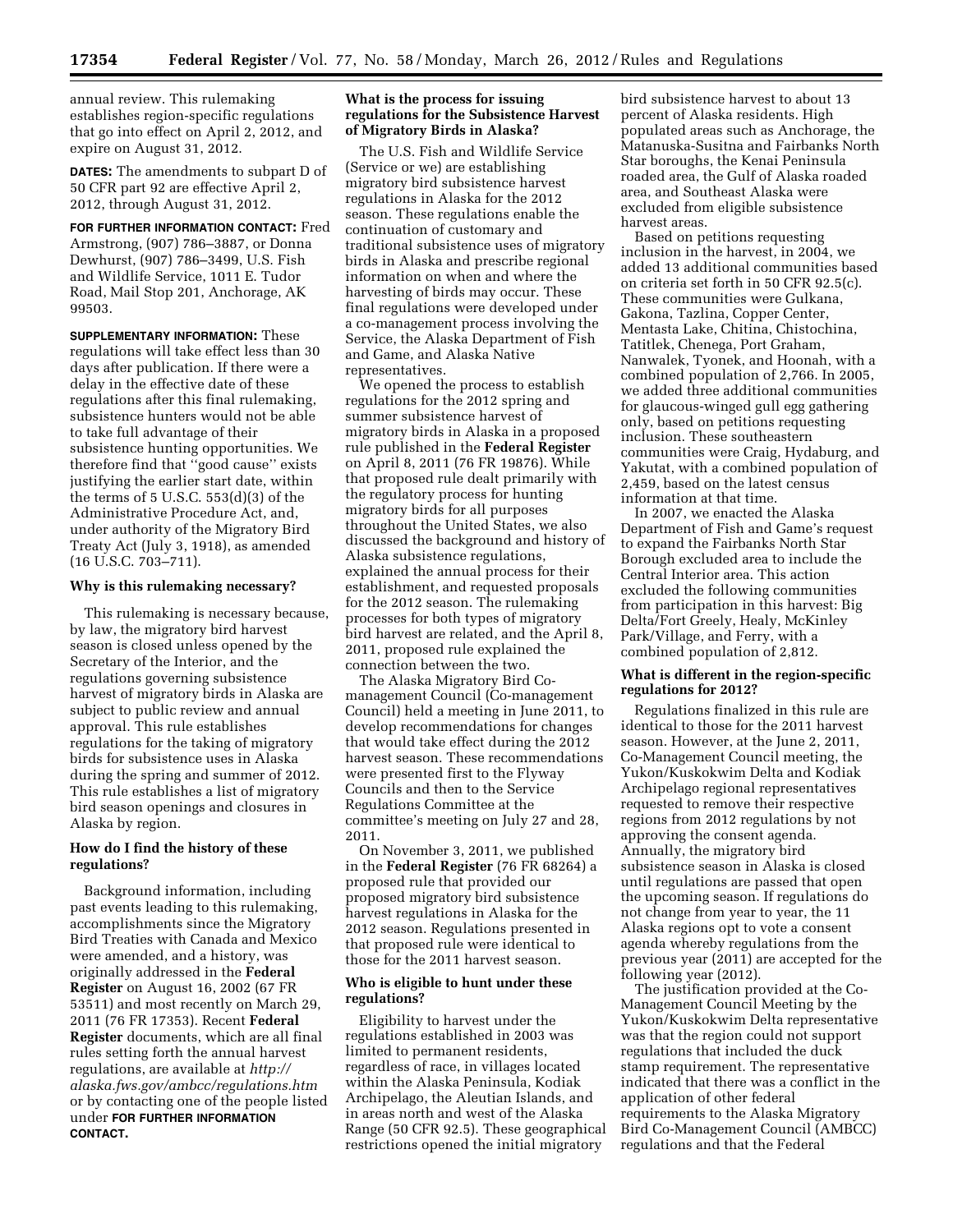Government does not take into consideration other Native laws that could apply to the regulatory program. The representative also indicated that there is widespread opposition to the Federal duck stamp requirement and that he does not support any regulation requiring the Federal duck stamp to hunt waterfowl.

The justification provided by the Kodiak Archipelago representative was that the Kodiak Island representative expressed concerns that he was not familiar with the AMBCC process and was not familiar with the history of the regional regulations. The Kodiak Archipelago representative indicated that, based on discussions with local elders, they are not supportive of the closure areas or dates and could not support them. He indicated that there is egg gathering in the Kodiak Island region and that was another reason why he could not support a closure that would stop that activity.

After the Co-Management Council meeting, the Alaska Regional Director and his staff contacted both regional representatives to inform them that the Service Regulations Committee would have to implement regulations to provide harvest opportunities for subsistence users who take migratory birds in those areas and elsewhere. The Service Regulations Committee met on July 28, 2011, and does not support the lack of subsistence regulations in the Yukon/Kuskokwim and Kodiak Archipelago Regions. Therefore, the Service is continuing the 2011 regulations for those two regions through the 2012 season without change. Justification to finalize these regulations is to provide a continuity of the regulations affecting subsistence harvesters in those areas.

## **How will the service ensure that the subsistence harvest will not raise overall migratory bird harvest or threaten the conservation of endangered and threatened species?**

We have monitored subsistence harvest for the past 25 years through the use of annual household surveys in the most heavily used subsistence harvest areas, such as the Yukon–Kuskokwim Delta. In recent years, more intensive surveys combined with outreach efforts focused on species identification have been added to improve the accuracy of information gathered from regions still reporting some subsistence harvest of listed or candidate species.

# *Spectacled and Steller's Eiders*

Spectacled eiders *(Somateria fischeri)*  and the Alaska-breeding population of Steller's eiders *(Polysticta stelleri)* are

listed as threatened species; their migration and breeding distribution overlap with areas where the spring and summer subsistence migratory bird hunt is open in Alaska. Both species are closed to hunting, although harvest surveys and Service documentation indicate both species have been taken in several regions of Alaska.

The Service has dual goals and responsibilities for authorizing a subsistence harvest while protecting migratory birds and threatened species. Although these goals continue to be challenging, they are not irreconcilable, providing sufficient recognition is given to the need to protect threatened species, measures to remedy documented threats are implemented, and the subsistence community and other conservation partners commit to working together. With these dual goals in mind, the Service, working with North Slope partners, developed measures in 2009 to further reduce the potential for shooting mortality or injury of closed species. These conservation measures included: (1) Increased waterfowl hunter outreach and community awareness through partnering with the North Slope Migratory Bird Task Force; (2) continued enforcement of the migratory bird regulations that are protective of listed eiders; and (3) in-season Service verification of the harvest to detect Steller's eider mortality.

This final rule continues to focus on the North Slope from Barrow through Point Hope because Steller's eiders from the listed Alaska breeding population are known to breed and migrate there. These regulations were designed to address several ongoing eider management needs by clarifying for subsistence users that (1) Service law enforcement personnel have authority to verify species of birds possessed by hunters, and (2) it is illegal to possess any bird closed to harvest. This rule also describes how the Service's existing authority of emergency closure will be implemented, if necessary, to protect Steller's eiders. We are always willing to discuss regulations with our partners on the North Slope to ensure these protect closed species as well as provide subsistence hunters an opportunity to harvest migratory birds in a way that maintains the culture and traditional harvest of the community. The regulations pertaining to bag checks and possession of illegal birds are deemed necessary to verify compliance with not harvesting protected eider species.

The Service is aware of and appreciates the considerable efforts by North Slope partners to raise awareness and educate hunters on Steller's eider

conservation via the bird fair, meetings, radio shows, signs, school visits, and one-on-one contacts. We also recognize that no listed eiders have been documented shot in the last 3 years, even with the first significant breeding season in recent years for Steller's eiders occurring in the Barrow area this past summer. The Service acknowledges progress made with the other eider conservation measures including partnering with the North Slope Migratory Bird Task Force for increased waterfowl hunter awareness, continued enforcement of the regulations, and inseason verification of the harvest. Our primary strategy to reduce the threat of shooting mortality of threatened eiders is to continue working with North Slope partners to conduct education, outreach, and harvest monitoring. In addition, the emergency closure authority provides another level of assurance if an unexpected amount of Steller's eider shooting mortality occurs (50 CFR 92.21 and 50 CFR 92.32).

In-season harvest monitoring information will be used to evaluate the efficacy of regulations, conservation measures, and outreach efforts. During 2009 through 2011, no Steller's eiders were reported being taken on the North Slope, and no Steller's eiders were found shot during in-season verification of the subsistence harvest. Based on these successes, the 2011 conservation measures will also be continued, although there will be some modification of the amount of effort and emphasis each will receive. Specifically, local communities have continued to develop greater responsibility for taking actions to ensure Steller's and spectacled eider conservation and recovery, and based on last year's observations, local hunters have demonstrated greater compliance with hunting regulations.

The longstanding general emergency closure provision at 50 CFR 92.21 specifies that the harvest may be closed or temporarily suspended upon finding that a continuation of the regulation allowing the harvest would pose an imminent threat to the conservation of any migratory bird population. With regard to Steller's eiders, the regulation at 50 CFR 92.32, carried over from the past 2 years, would clarify that we will take action under 50 CFR 92.21 as is necessary to prevent further take of Steller's eiders, and that action could include temporary or long-term closures of the harvest in all or a portion of the geographic area open to harvest. If mortality of threatened eiders occurs, we will evaluate each mortality event by criteria such as cause, quantity, sex, age, location, and date. We will consult with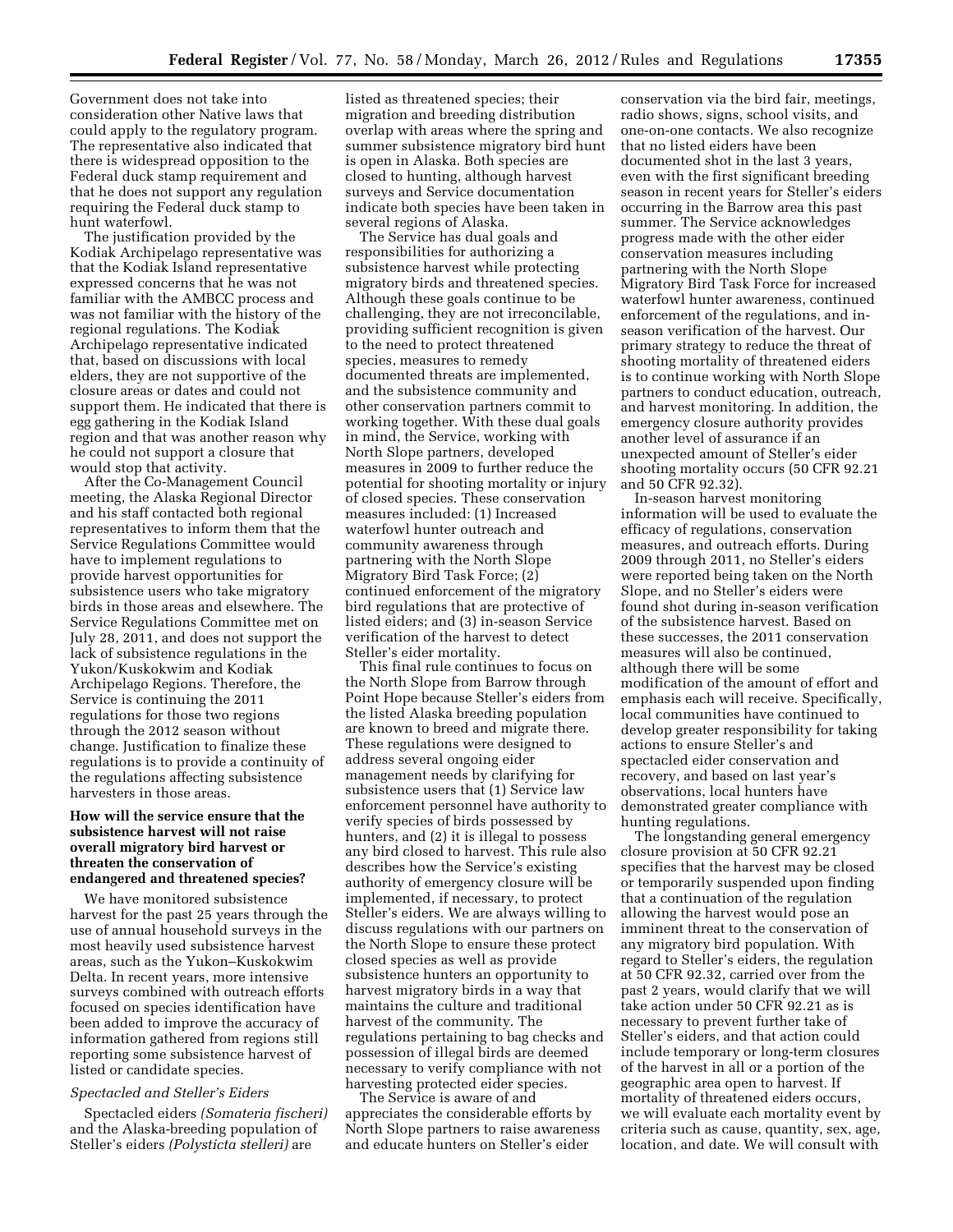the Co-management Council when we are considering an emergency closure. If we determine that an emergency closure is necessary, we will design it to minimize its impact on the subsistence harvest.

# *Yellow-Billed Loon And Kittlitz's Murrelet*

Yellow-billed loon (*Gavia adamsii*) and Kittlitz's murrelet (*Brachyramphus brevirostris)* are candidate species for listing under the Endangered Species Act of 1973, as amended (16 U.S.C. 1531 *et seq.*). Their migration and breeding distribution overlaps with where the spring and summer migratory bird hunt is open in Alaska. Both species are closed to hunting, and there is no evidence Kittlitz's murrelets are harvested. On the other hand, harvest surveys have indicated that harvest of yellow-billed loons on the North Slope and St. Lawrence Island does occur. Most of the yellow-billed loons reported harvested on the North Slope were found to be entangled loons salvaged from subsistence fishing nets as described below. The Service will continue outreach efforts in both areas in 2012, engaging partners to improve harvest estimates and decrease take of yellow-billed loons.

Consistent with the request of the North Slope Borough Fish and Game Management Committee and the recommendation of the Co-management Council, this rule continues through 2012 the provisions originally established in 2005, to allow subsistence use of yellow-billed loons inadvertently entangled in subsistence fishing (gill) nets on the North Slope. Yellow-billed loons are culturally important to the Inupiat Eskimo of the North Slope for use in traditional dance regalia. A maximum of 20 yellow-billed loons may be kept if found entangled in fishing nets in 2012, under this provision. This provision does not authorize intentional harvest of yellowbilled loons, but allows use of those loons inadvertently entangled during normal subsistence fishing activities.

In 2010, the Service Regulations Committee's continued support of this provision was contingent on the North Slope Borough collaborating with the Service and the Co-Management Council to design and implement, in 2011, a scientifically defensible survey to estimate the number of yellow-billed loons entangled in subsistence fishing nets. During June 2011, the North Slope submitted a proposal entitled, ''Assessment of Yellow-Billed Loons Inadvertently Entangled in Subsistence Fishing Nets in the North Slope Borough'' that has been endorsed by the Alaska Department of Fish and Game and the Service. The Service Regulations Committee met on July 28, 2011, and appreciated the efforts by the North Slope Borough to develop a scientifically defensible yellow-billed loon entanglement survey and therefore supported continuation of the provision to allow subsistence use of up to 20 yellow-billed loons inadvertently caught in subsistence fishing nets.

### **Endangered Species Act Consideration**

Section 7 of the Endangered Species Act (16 U.S.C. 1536) requires the Secretary of the Interior to ''review other programs administered by him and utilize such programs in furtherance of the purposes of the Act'' and to ''insure that any action authorized, funded, or carried out \* \* \* is not likely to jeopardize the continued existence of any endangered species or threatened species or result in the destruction or adverse modification of [critical] habitat \* \* \*'' We conducted an intra-agency consultation with the Fairbanks Fish and Wildlife Field Office on this harvest as it will be managed in accordance with this final rule and the conservation measures. The consultation was completed with a March 14, 2012, biological opinion that concluded the final rule and conservation measures are not likely to jeopardize the continued existence of Steller's eider, spectacled eider, yellow-billed loon, or Kittlitz's murrelet, or result in the destruction or adverse modification of designated critical habitat for Steller's eider or spectacled eider.

# **Summary of Public Involvement**

On November 3, 2011, we published in the **Federal Register** a proposed rule (76 FR 68264) to establish spring and summer migratory bird subsistence harvest regulations in Alaska for the 2012 subsistence season. The proposed rule provided for a public comment period of 60 days, ending January 3, 2012. We posted an announcement of the comment period dates for the proposed rule, as well as the rule itself and related historical documents, on the Co-management Council's Internet homepage. We issued a press release announcing our request for public comments and the pertinent deadlines for such comments, which was faxed to the media Statewide. Additionally, all documents were available on *[http://](http://www.regulations.gov) [www.regulations.gov](http://www.regulations.gov)*. The Service received two responses, one from an organization and the other from an individual.

#### **Response to Public Comments**

#### *General Comments*

*Comment:* We received one general comment on the overall regulations that expressed strong opposition to the concept of allowing any harvest of migratory birds in Alaska.

*Service Response:* For centuries, indigenous inhabitants of Alaska have harvested migratory birds for subsistence purposes during the spring and summer months. The Canada and Mexico migratory bird treaties were amended for the express purpose of allowing subsistence hunting for migratory birds during the spring and summer. The amendments indicate that the Service should issue regulations allowing such hunting as provided in the Migratory Bird Treaty Act; see 16 U.S.C. 712(1). See also Statutory Authority section, below, for more details.

#### *Section 92.20 Methods and Means*

*Comment:* We received one comment addressing an objection that the use of bowhunting for birds was not prohibited. Also the commenter was concerned that the use of dogs to retrieve harvested birds was not prohibited. The commenter opined that both forms of bird hunting are cruel and involve injuries to the birds, often resulting in slow and painful deaths.

*Service Response:* The amendments to Migratory Bird Treaty Act have two mandates: one is for the conservation of migratory birds, and the other is to continue the customary and traditional harvest of migratory birds during the spring and summer seasons. The use of bowhunting and the use of dogs for retrieving are both considered not to be customary and traditional practices in rural Alaska for harvesting migratory birds, and are rarely if ever practiced. Therefore, they are not considered to be issues of conservation concern.

#### **Statutory Authority**

We derive our authority to issue these regulations from the Migratory Bird Treaty Act of 1918, at 16 U.S.C. 712(1), which authorizes the Secretary of the Interior, in accordance with the treaties with Canada, Mexico, Japan, and Russia, to ''issue such regulations as may be necessary to assure that the taking of migratory birds and the collection of their eggs, by the indigenous inhabitants of the State of Alaska, shall be permitted for their own nutritional and other essential needs, as determined by the Secretary of the Interior, during seasons established so as to provide for the preservation and maintenance of stocks of migratory birds.''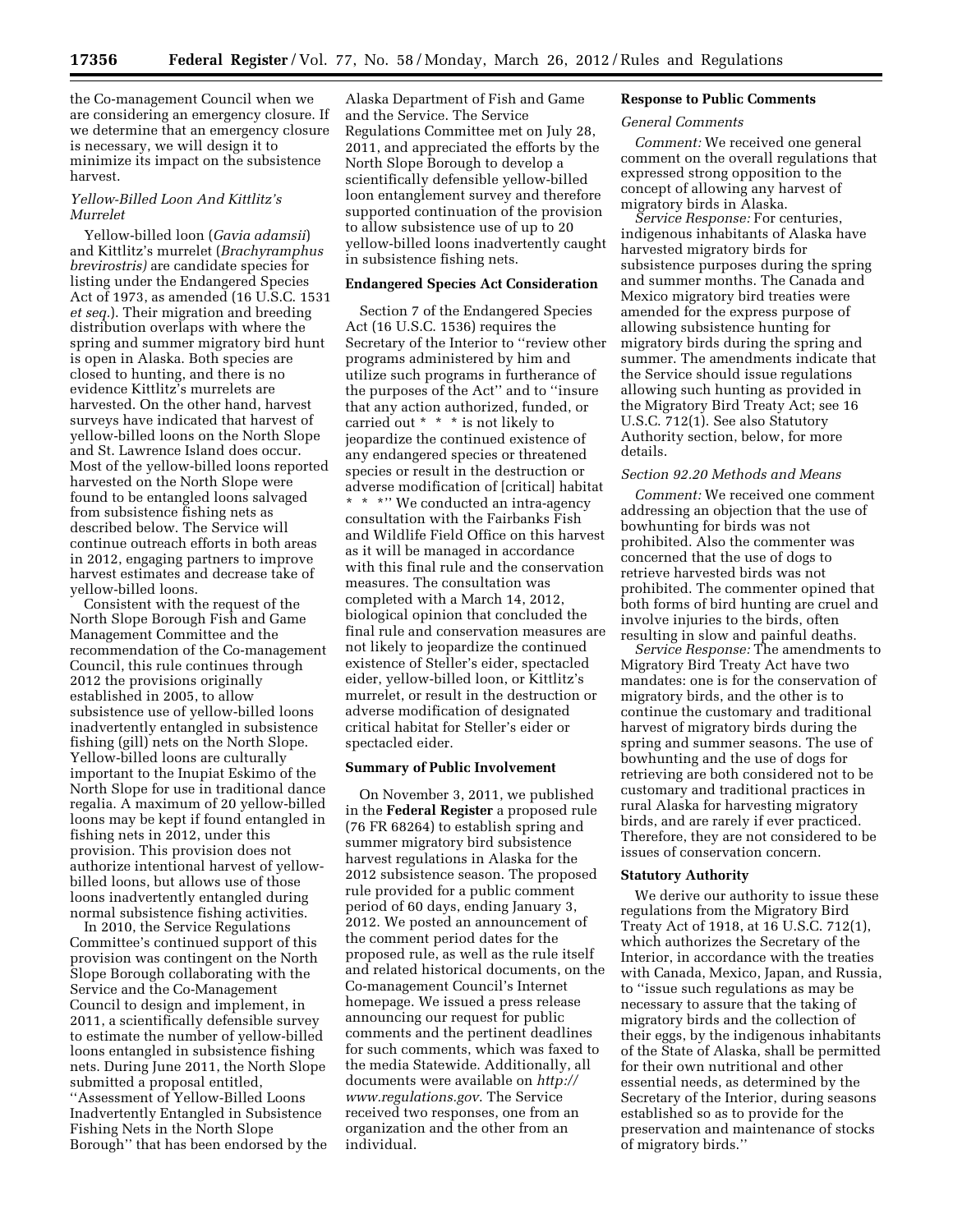### **Required Determinations**

# *Regulatory Planning and Review (Executive Order 12866)*

The Office of Management and Budget (OMB) has determined that this rule is not significant and has not reviewed this rule under Executive Order 12866 (E.O. 12866). OMB bases its determination upon the following four criteria:

(a) Whether the rule will have an annual effect of \$100 million or more on the economy or adversely affect an economic sector, productivity, jobs, the environment, or other units of the government.

(b) Whether the rule will create inconsistencies with other Federal agencies' actions.

(c) Whether the rule will materially affect entitlements, grants, user fees, loan programs, or the rights and obligations of their recipients.

(d) Whether the rule raises novel legal or policy issues.

#### *Regulatory Flexibility Act*

The Department of the Interior certifies that this rule will not have a significant economic impact on a substantial number of small entities as defined under the Regulatory Flexibility Act (5 U.S.C. 601 *et seq.*). An initial regulatory flexibility analysis is not required. Accordingly, a Small Entity Compliance Guide is not required. This final rule legalizes a pre-existing subsistence activity, and the resources harvested will be consumed by the harvesters or persons within their local community.

# *Small Business Regulatory Enforcement Fairness Act*

This rule is not a major rule under 5 U.S.C. 804(2), the Small Business Regulatory Enforcement Fairness Act. This rule:

(a) Will not have an annual effect on the economy of \$100 million or more. It legalizes and regulates a traditional subsistence activity. It will not result in a substantial increase in subsistence harvest or a significant change in harvesting patterns. The commodities being regulated under this final rule are migratory birds. This rule deals with legalizing the subsistence harvest of migratory birds and, as such, does not involve commodities traded in the marketplace. A small economic benefit from this final rule derives from the sale of equipment and ammunition to carry out subsistence hunting. Most, if not all, businesses that sell hunting equipment in rural Alaska qualify as small businesses. We have no reason to believe that this final rule will lead to

a disproportionate distribution of benefits.

(b) Will not cause a major increase in costs or prices for consumers; individual industries; Federal, State, or local government agencies; or geographic regions. This final rule does not deal with traded commodities and, therefore, does not have an impact on prices for consumers.

(c) Does not have significant adverse effects on competition, employment, investment, productivity, innovation, or the ability of U.S.-based enterprises to compete with foreign-based enterprises. This final rule deals with the harvesting of wildlife for personal consumption. It does not regulate the marketplace in any way to generate effects on the economy or the ability of businesses to compete.

# *Unfunded Mandates Reform Act*

We have determined and certified under the Unfunded Mandates Reform Act (2 U.S.C. 1501 *et seq.*) that this final rule will not impose a cost of \$100 million or more in any given year on local, State, or tribal governments or private entities. The final rule does not have a significant or unique effect on State, local, or tribal governments or the private sector. A statement containing the information required by the Unfunded Mandates Reform Act is not required. Participation on regional management bodies and the Comanagement Council will require travel expenses for some Alaska Native organizations and local governments. In addition, they will assume some expenses related to coordinating involvement of village councils in the regulatory process. Total coordination and travel expenses for all Alaska Native organizations are estimated to be less than \$300,000 per year. In a Notice of Decision (65 FR 16405; March 28, 2000), we identified 7 to 12 partner organizations (Alaska Native nonprofits and local governments) to administer the regional programs. The Alaska Department of Fish and Game will also incur expenses for travel to Comanagement Council and regional management body meetings. In addition, the State of Alaska will be required to provide technical staff support to each of the regional management bodies and to the Comanagement Council. Expenses for the State's involvement may exceed \$100,000 per year, but should not exceed \$150,000 per year. When funding permits, we make annual grant agreements available to the partner organizations and the Alaska Department of Fish and Game to help offset their expenses.

#### *Takings (Executive Order 12630)*

Under the criteria in Executive Order 12630, this final rule does not have significant takings implications. This final rule is not specific to particular land ownership, but applies to the harvesting of migratory bird resources throughout Alaska. A takings implication assessment is not required.

#### *Federalism (Executive Order 13132)*

Under the criteria in Executive Order 13132, this final rule does not have sufficient federalism implications to warrant the preparation of a federalism summary impact statement. We discuss effects of this final rule on the State of Alaska in the Unfunded Mandates Reform Act section above. We worked with the State of Alaska to develop these regulations. Therefore, a federalism summary impact statement is not required.

#### *Civil Justice Reform (Executive Order 12988)*

The Department, in promulgating this final rule, has determined that it will not unduly burden the judicial system and that it meets the requirements of sections 3(a) and 3(b)(2) of Executive Order 12988.

### *Government-to-Government Relations with Native American Tribal Governments*

In keeping with the spirit of the President's memorandum of April 29, 1994, ''Government-to-Government Relations With Native American Tribal Governments'' (59 FR 22951), and Executive Order 13175 (65 FR 67249; November 6, 2000), concerning consultation and coordination with Indian Tribal Governments, we submitted over 413 letters to all tribes, tribal entities, and Native Corporations in Alaska soliciting their input as to whether or not they would like the Service to consult with them on the 2012 migratory bird subsistence harvest regulations. We received 5 responses, of which 3 requested consultation, and one indicated they were happy with the process and did not want consultation. We did follow up with a call to the latter tribe, and they were undecided as to what they wanted to do. We conducted 3 consultations with the tribes on December 4, 2012. All 3 tribes were happy with the information provided and did not have any comments on the regulations.

We implemented the amended treaty with Canada with a focus on local involvement. The treaty calls for the creation of management bodies to ensure an effective and meaningful role for Alaska's indigenous inhabitants in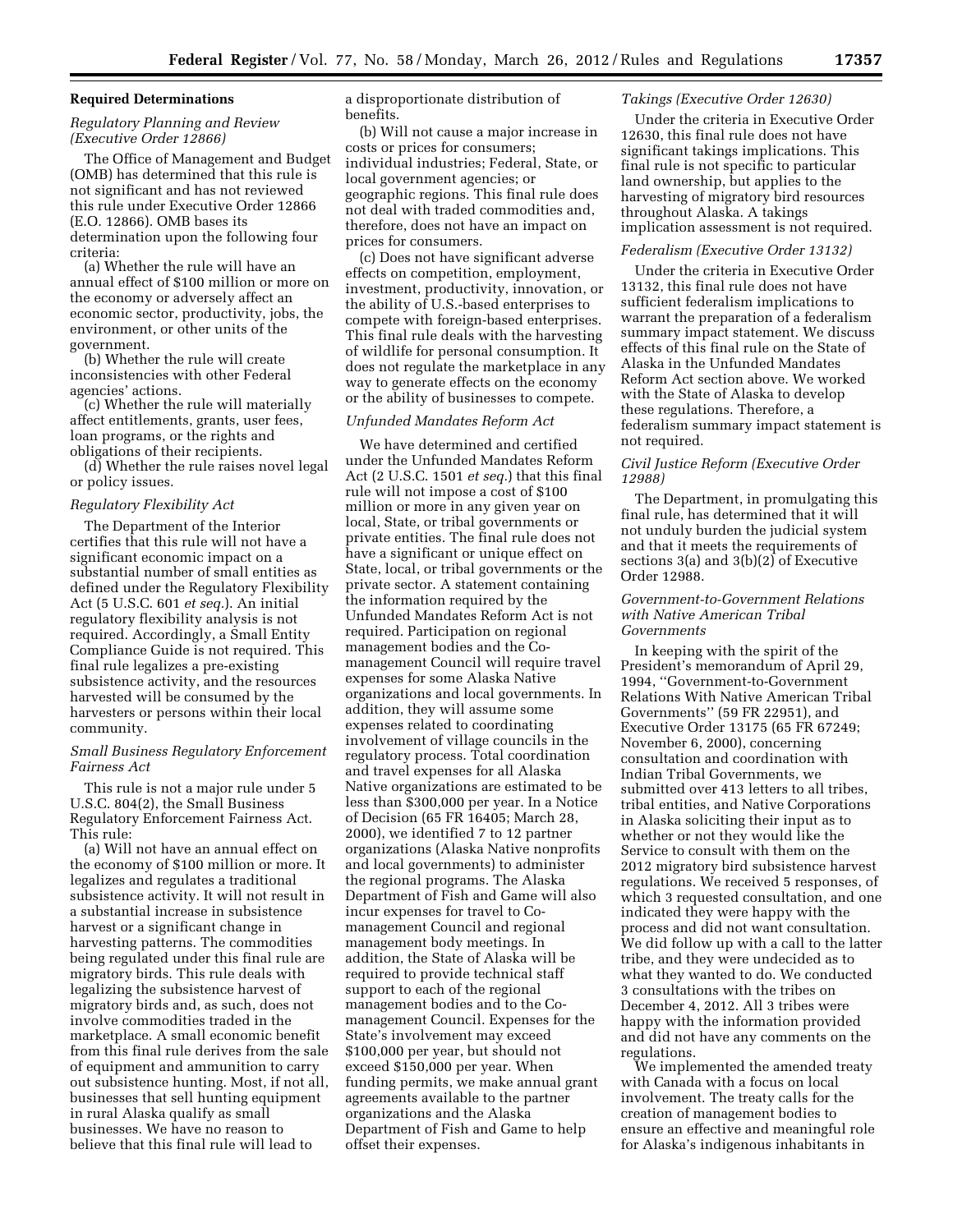the conservation of migratory birds. According to the Letter of Submittal, management bodies are to include Alaska Native, Federal, and State of Alaska representatives as equals. They will develop recommendations for among other things: seasons and bag limits, methods and means of take, law enforcement policies, population and harvest monitoring, education programs, research and use of traditional knowledge, and habitat protection. The management bodies will involve village councils to the maximum extent possible in all aspects of management. To ensure maximum input at the village level, we required each of the 11 participating regions to create regional management bodies consisting of at least one representative from the participating villages. The regional management bodies meet twice annually to review and/or submit proposals to the Statewide body.

#### *Paperwork Reduction Act*

This final rule has been examined under the Paperwork Reduction Act of 1995 (44 U.S.C. 3501 *et seq.*) and does not contain any new collections of information that require Office of Management and Budget (OMB) approval. OMB has approved our collection of information associated with the voluntary annual household surveys used to determine levels of subsistence take. The OMB control number is 1018–0124, which expires April 30, 2013. An agency may not conduct or sponsor and a person is not required to respond to a collection of information unless it displays a currently valid OMB control number.

### *National Environmental Policy Act (42 U.S.C. 4321 et seq.) Consideration*

The annual regulations and options were considered in the environmental assessment, ''Managing Migratory Bird Subsistence Hunting in Alaska: Hunting Regulations for the 2012 Spring/ Summer Harvest,'' October 25, 2011. Copies are available from either the person listed under **FOR FURTHER INFORMATION CONTACT** or at *[http://](http://www.regulations.gov) [www.regulations.gov.](http://www.regulations.gov)* 

# *Energy Supply, Distribution, or Use (Executive Order 13211)*

Executive Order 13211 requires agencies to prepare Statements of Energy Effects when undertaking certain actions. This is not a significant regulatory action under this Executive Order; it will allow only for traditional subsistence harvest and will improve conservation of migratory birds by allowing effective regulation of this harvest. Further, this final rule is not

expected to significantly affect energy supplies, distribution, or use. Therefore, this action is not a significant energy action under Executive Order 13211, and no Statement of Energy Effects is required.

#### **List of Subjects in 50 CFR Part 92**

Hunting, Treaties, Wildlife.

# **Final Regulation Promulgation**

For the reasons set out in the preamble, we amend title 50, chapter I, subchapter G, of the Code of Federal Regulations as follows:

### **PART 92—MIGRATORY BIRD SUBSISTENCE HARVEST IN ALASKA**

■ 1. The authority citation for part 92 continues to read as follows:

**Authority:** 16 U.S.C. 703–712.

## **Subpart D—Annual Regulations Governing Subsistence Harvest**

■ 2. Add § 92.31 to subpart D to read as follows:

#### **§ 92.31 Region-specific regulations.**

The 2012 season dates for the eligible subsistence harvest areas are as follows:

(a) *Aleutian/Pribilof Islands Region.* 

(1) Northern Unit (Pribilof Islands):

(i) Season: April 2–June 30.

(ii) Closure: July 1–August 31.

(2) Central Unit (Aleut Region's eastern boundary on the Alaska Peninsula westward to and including Unalaska Island):

(i) Season: April 2–June 15 and July 16–August 31.

(ii) Closure: June 16–July 15.

(iii) Special Black Brant Season Closure: August 16–August 31, only in Izembek and Moffet lagoons.

(iv) Special Tundra Swan Closure: All hunting and egg gathering closed in units 9(D) and 10.

(3) Western Unit (Umnak Island west to and including Attu Island):

(i) Season: April 2–July 15 and August 16–August 31.

(ii) Closure: July 16–August 15.

(b) *Yukon/Kuskokwim Delta Region.* 

(1) Season: April 2–August 31.

(2) Closure: 30-day closure dates to be announced by the Service's Alaska Regional Director or his designee, after consultation with field biologists and the Association of Village Council President's Waterfowl Conservation Committee. This 30-day period will occur between June 1 and August 15 of each year. A press release announcing the actual closure dates will be forwarded to regional newspapers and radio and television stations.

(3) Special Black Brant and Cackling Goose Season Hunting Closure: From

the period when egg laying begins until young birds are fledged. Closure dates to be announced by the Service's Alaska Regional Director or his designee, after consultation with field biologists and the Association of Village Council President's Waterfowl Conservation Committee. A press release announcing the actual closure dates will be forwarded to regional newspapers and radio and television stations.

(c) *Bristol Bay Region.* 

(1) Season: April 2–June 14 and July 16–August 31 (general season); April 2–

July 15 for seabird egg gathering only. (2) Closure: June 15–July 15 (general

season); July 16–August 31 (seabird egg gathering).

(d) *Bering Strait/Norton Sound Region.* 

(1) Stebbins/St. Michael Area (Point Romanof to Canal Point):

(i) Season: April 15–June 14 and July 16–August 31.

(ii) Closure: June 15–July 15.

(2) Remainder of the region:

(i) Season: April 2–June 14 and July 16–August 31 for waterfowl; April 2–

July 19 and August 21–August 31 for all other birds.

(ii) Closure: June 15–July 15 for waterfowl; July 20–August 20 for all other birds.

(e) *Kodiak Archipelago Region,* except for the Kodiak Island roaded area, which is closed to the harvesting of migratory birds and their eggs. The closed area consists of all lands and waters (including exposed tidelands) east of a line extending from Crag Point in the north to the west end of Saltery Cove in the south and all lands and water south of a line extending from Termination Point along the north side of Cascade Lake extending to Anton Larson Bay. Waters adjacent to the closed area are closed to harvest within 500 feet from the water's edge. The offshore islands are open to harvest.

(1) Season: April 2–June 30 and July 31–August 31 for seabirds; April 2–June 20 and July 22–August 31 for all other birds.

(2) Closure: July 1–July 30 for seabirds; June 21–July 21 for all other birds.

(f) *Northwest Arctic Region.*  (1) Season: April 2–June 9 and August 15–August 31 (hunting in general); waterfowl egg gathering May 20–June 9 only; seabird egg gathering May 20–July 12 only; hunting molting/non-nesting waterfowl July 1–July 31 only.

(2) Closure: June 10–August 14, except for the taking of seabird eggs and molting/non-nesting waterfowl as provided in paragraph (f)(1) of this section.

(g) *North Slope Region.*